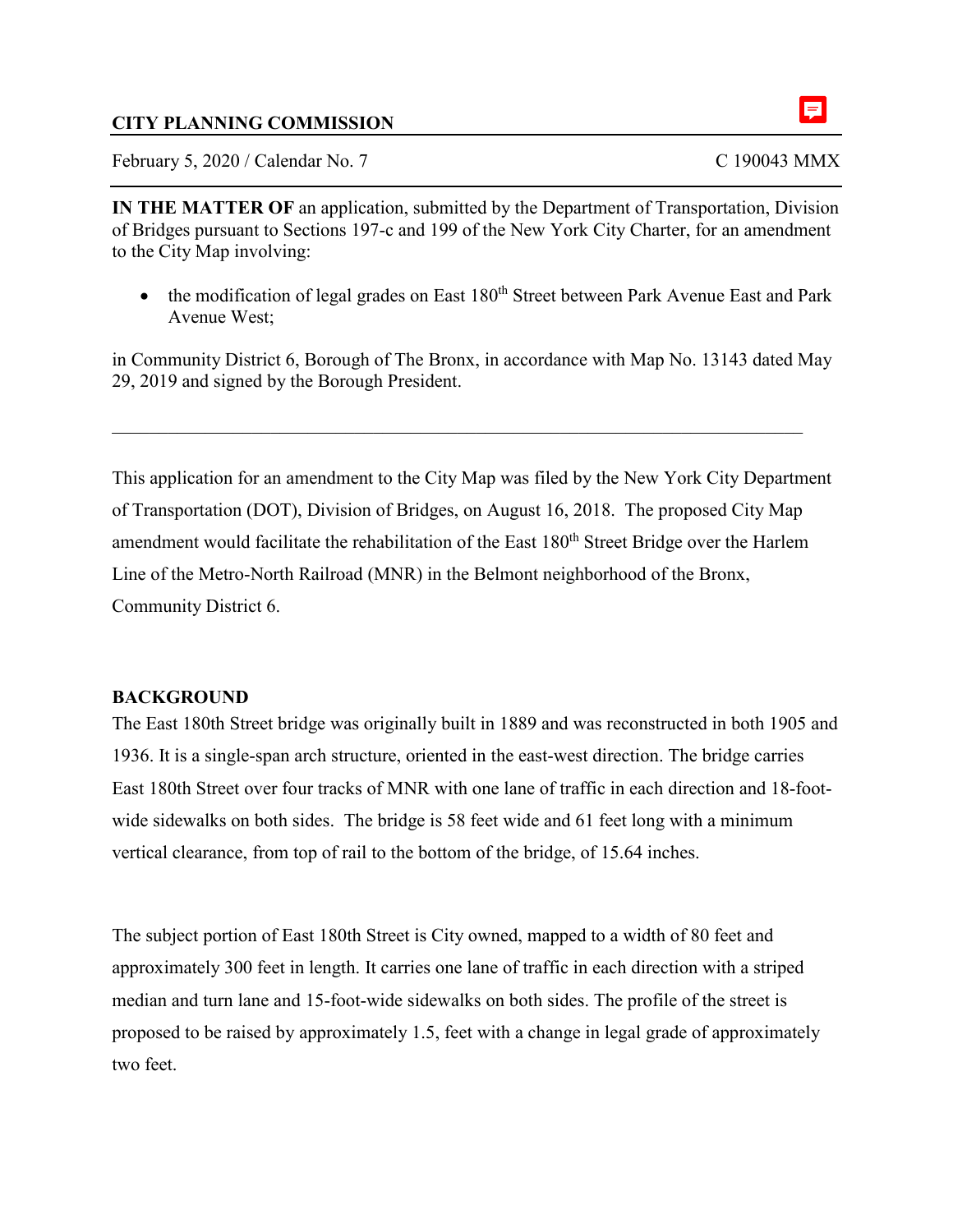The bridge was last reconstructed 84 years ago. Several bridge elements, including the reinforced concrete deck, steel girders, concrete and masonry abutments, bearings and sidewalks exhibit significant deficiencies and the proposed project would replace the superstructure of the bridge. The work would include removal of the existing bridge superstructure and replacement with cast-in-place concrete deck over steel girders; construction of new sidewalks; installation of bridge railing and bridge fencing; construction of new reinforced approach slabs and new asphalt roadway pavements; and installation of utilities, some of which would be supported in place during construction. The proposed profile will be raised to accommodate various utilities, and to maintain existing minimum vertical clearance over the railroad.

In response to a polling letter issued on September 13, 2018, no City agencies or utilities expressed any objections to the proposal.

#### **ENVIRONMENTAL REVIEW**

This application (C 190043 MMX) was reviewed pursuant to the New York State Environmental Quality Review Act (SEQRA), and the SEQRA regulations set forth in Volume 6 of the New York Code of Rules and Regulations, Section 617.00 *et seq.* and the City Environmental Quality Review (CEQR) Rules of Procedure of 1991 and Executive Order No. 91 of 1977. The lead agency is DOT. The designated CEQR number is 17DOT008X.

This application was determined to be a Type II action, which requires no further review.

#### **UNIFORM LAND USE REVIEW**

This application (C 190043 MMX) was certified as complete by the Department of City Planning on September 9, 2020, and was duly referred to The Bronx Community Board 6 and the Borough Board and the Borough President, in accordance with Title 62 of the Rules of the City of New York, Section 2-02(b).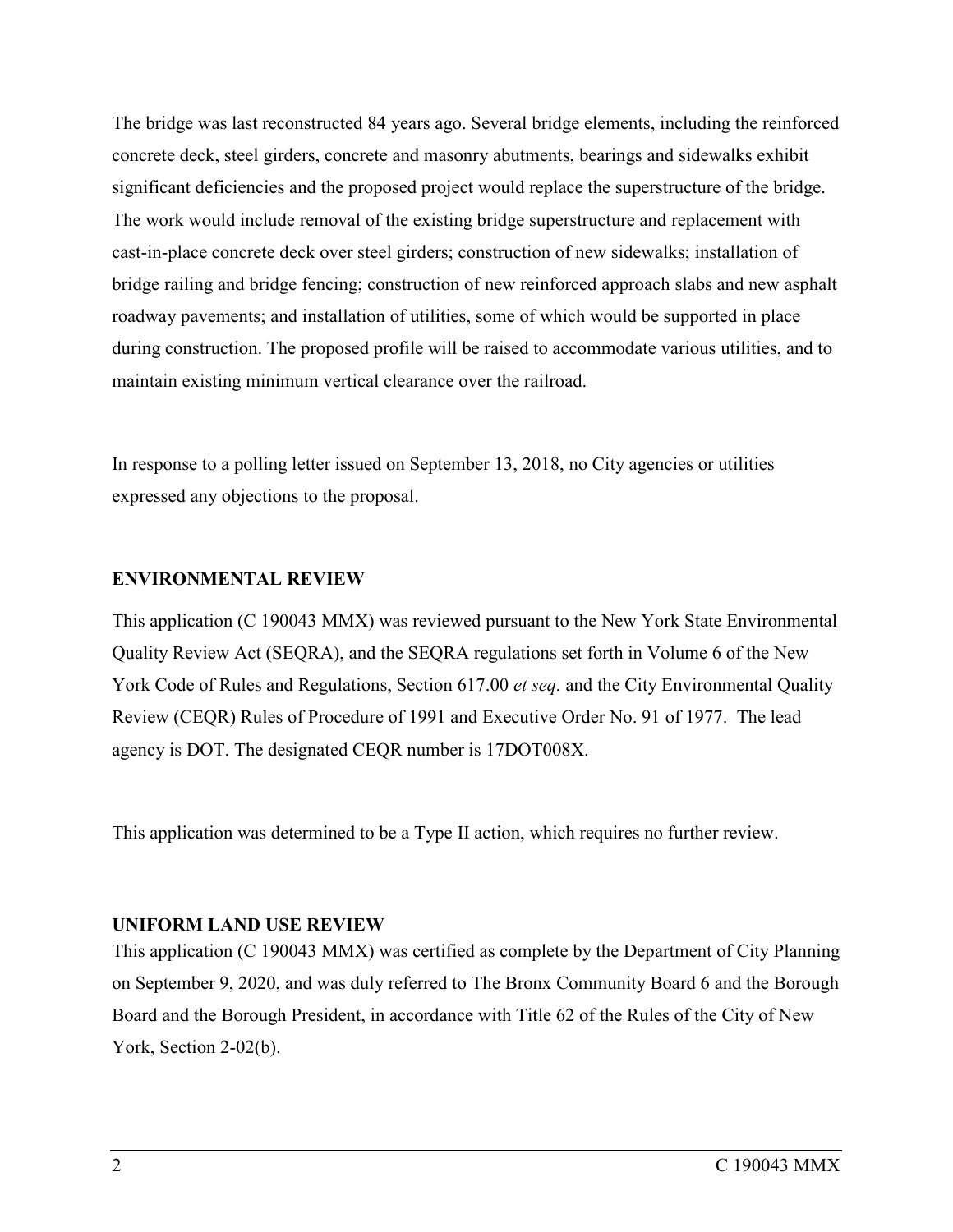#### **Community Board Public Hearing**

Community Board 6 did not hold a public hearing or vote on this application.

#### **Borough President Recommendation**

This application (C 190043 MMX) was considered by the Bronx Borough President, who on December 10, 2019 issued a recommendation in favor of the application.

## **City Planning Commission Public Hearing**

On December 18, 2019 (Calendar No. 2), the City Planning Commission scheduled January 8, 2020, for a public hearing on this application (C 190043 MMX). The hearing was duly held on January 8, 2020 (Calendar No. 28). There was one speaker in favor of the application and none in opposition.

A representative of the applicant described the proposed bridge rehabilitation, and explained that the proposed grade changes and City Map amendment are needed to complete the bridge rehabilitation while maintaining minimum vertical clearances over MNR.

There were no other speakers and the hearing was closed.

## **CONSIDERATION**

The Commission believes that this application for an amendment to the City Map (C 190043 MMX) is appropriate.

The City Planning Commission notes that the East 180<sup>th</sup> Street Bridge was built in 1889 to span the MNR and was rehabilitated in 1905 and 1936. This structure, last rehabilitated 84 years ago, now has several elements exhibiting significant deficiencies. The proposed action is needed to repair these deficiencies including replacing the bridge superstructure and the installation of new utilities. The Commission believes that the rehabilitation of the bridge will extend its lifespan and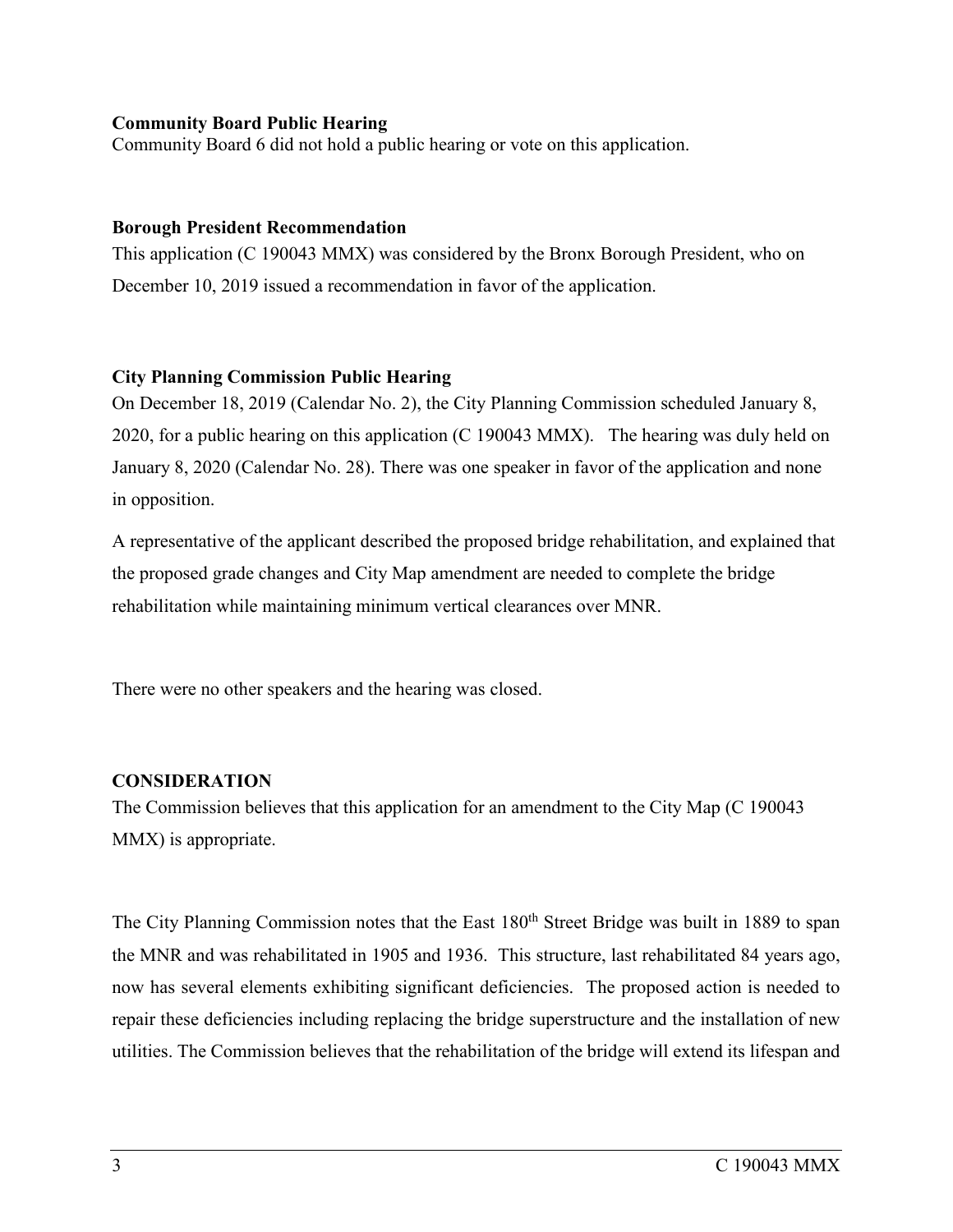improve public safety. The Commission recognizes that the proposed City Map amendment is necessary for DOT to rehabilitate the existing bridge.

### **RESOLUTION**

Therefore, the City Planning Commission, deeming the proposed amendment to the City Map and any related acquisition or disposition of real property related thereto to be appropriate, adopts the following resolution:

**RESOLVED,** that the City Planning Commission finds that the action described herein will have no significant impact on the environment; and be it further

**RESOLVED**, by the City Planning Commission, pursuant to Sections 197-c and 199 of the New York City Charter, that based on the environmental determination and the consideration described in this report, the application (C 190043 MMX), for an amendment to the City Map involving:

• the modification of legal grades on East  $180<sup>th</sup>$  Street between Park Avenue East and Park Avenue West;

in Community District 6, Borough of The Bronx, in accordance with Map No. 13143 dated May 29, 2019 and signed by the Borough President.

All such approvals being subject to the following conditions:

The subject amendment to the City Map shall take effect on the day following the day on which certified counterparts of Map No. 13143 dated May 29, 2019 are filed with the appropriate agencies in accordance with Section 198 subsection c of the New York City Charter.

The above resolution (C 190043 MMX), duly adopted by the City Planning Commission on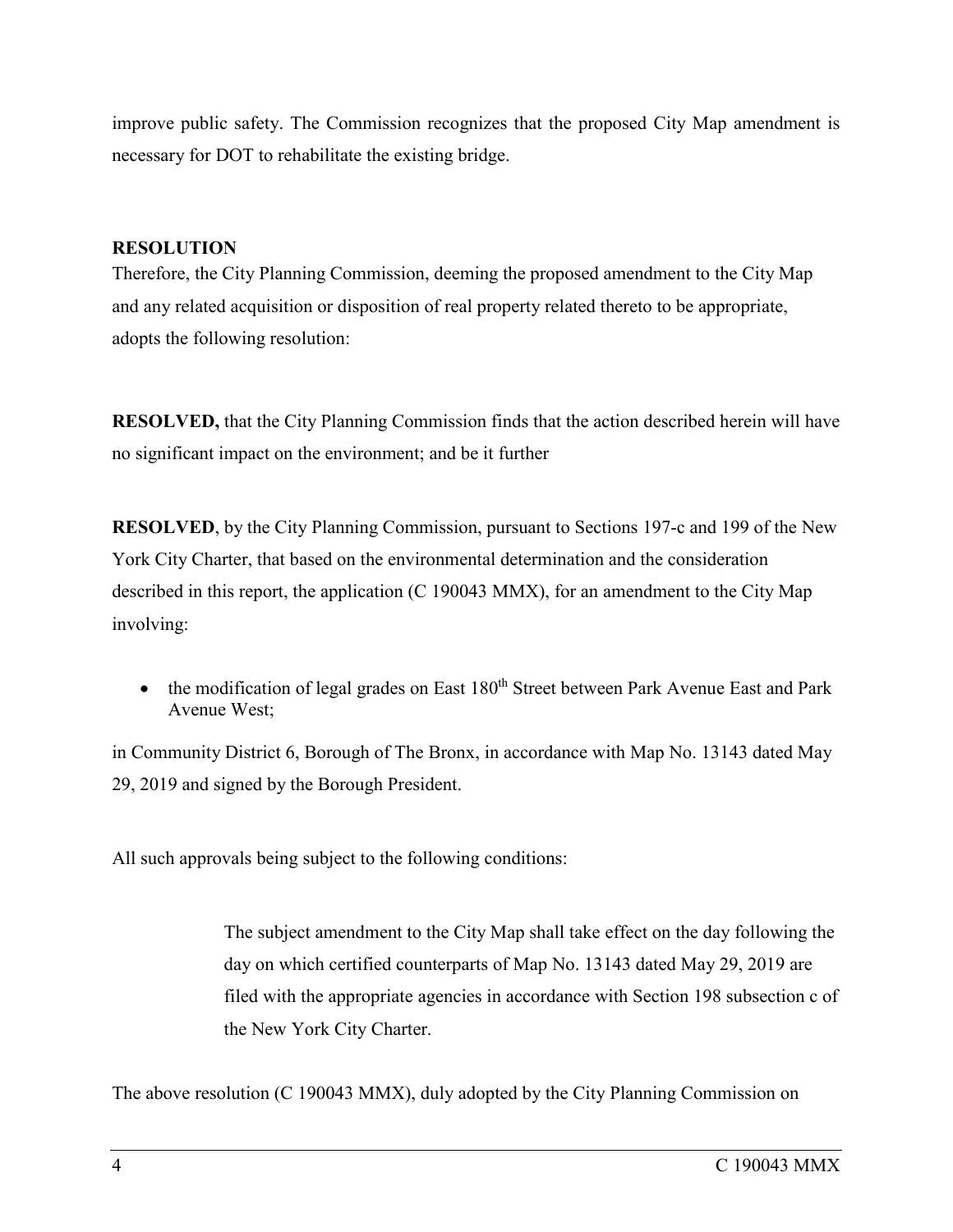February 5, 2020 (Calendar No. 7), is filed with the Office of the Speaker, City Council, and the Borough President in accordance with the requirements of Section 197-d of the New York City Charter.

**MARISA LAGO, Chair KENNETH J. KNUCKLES, Esq., Vice-Chairman DAVID J. BURNEY, ALLEN P. CAPPELLI, Esq., ALFRED C. CERULLO, III, MICHELLE de la UZ, JOSEPH I. DOUEK, RICHARD W. EADDY, HOPE KNIGHT, ANNA HAYES LEVIN, ORLANDO MARIN, LARISA ORTIZ, RAJ RAMPERSHAD, Commissioners**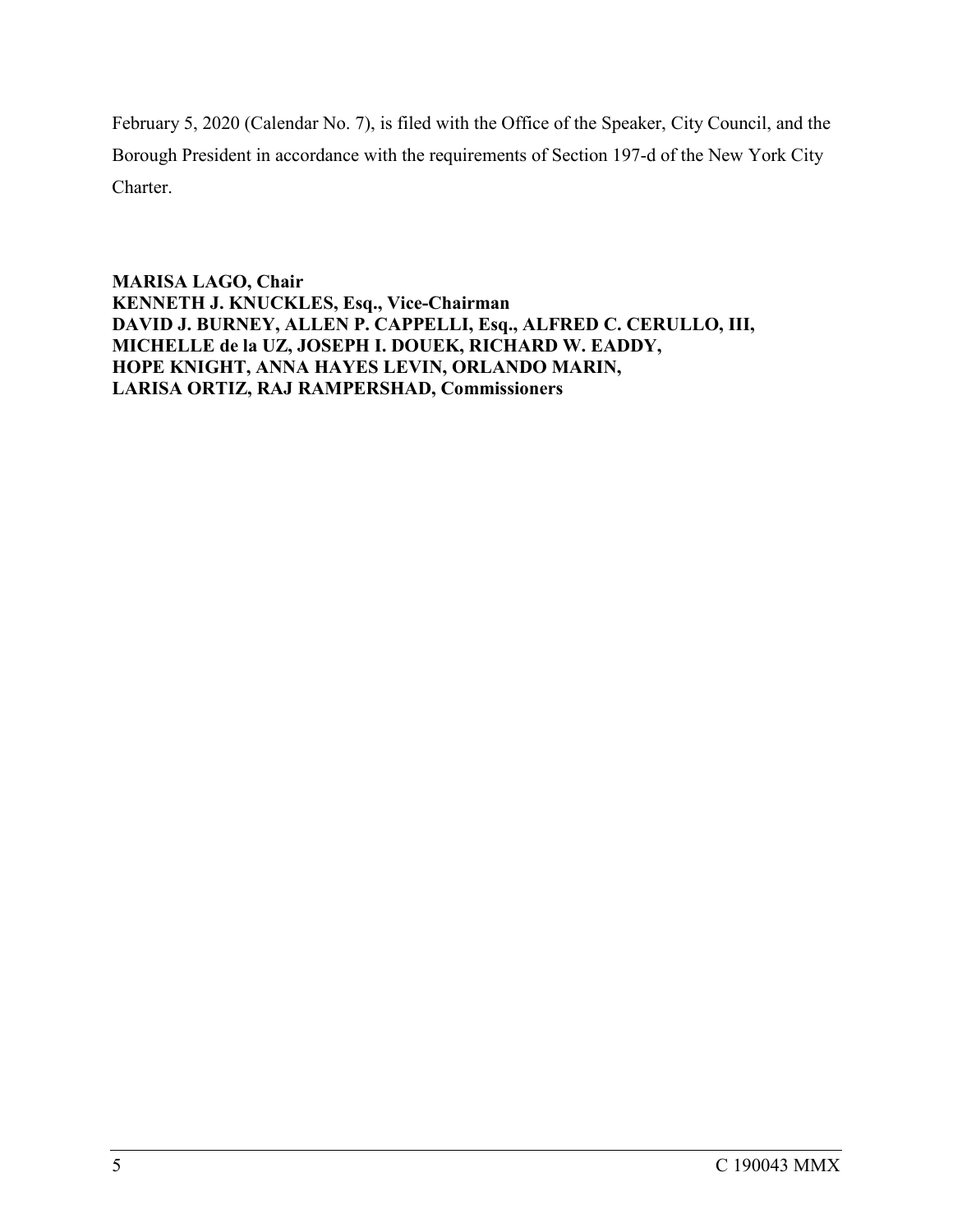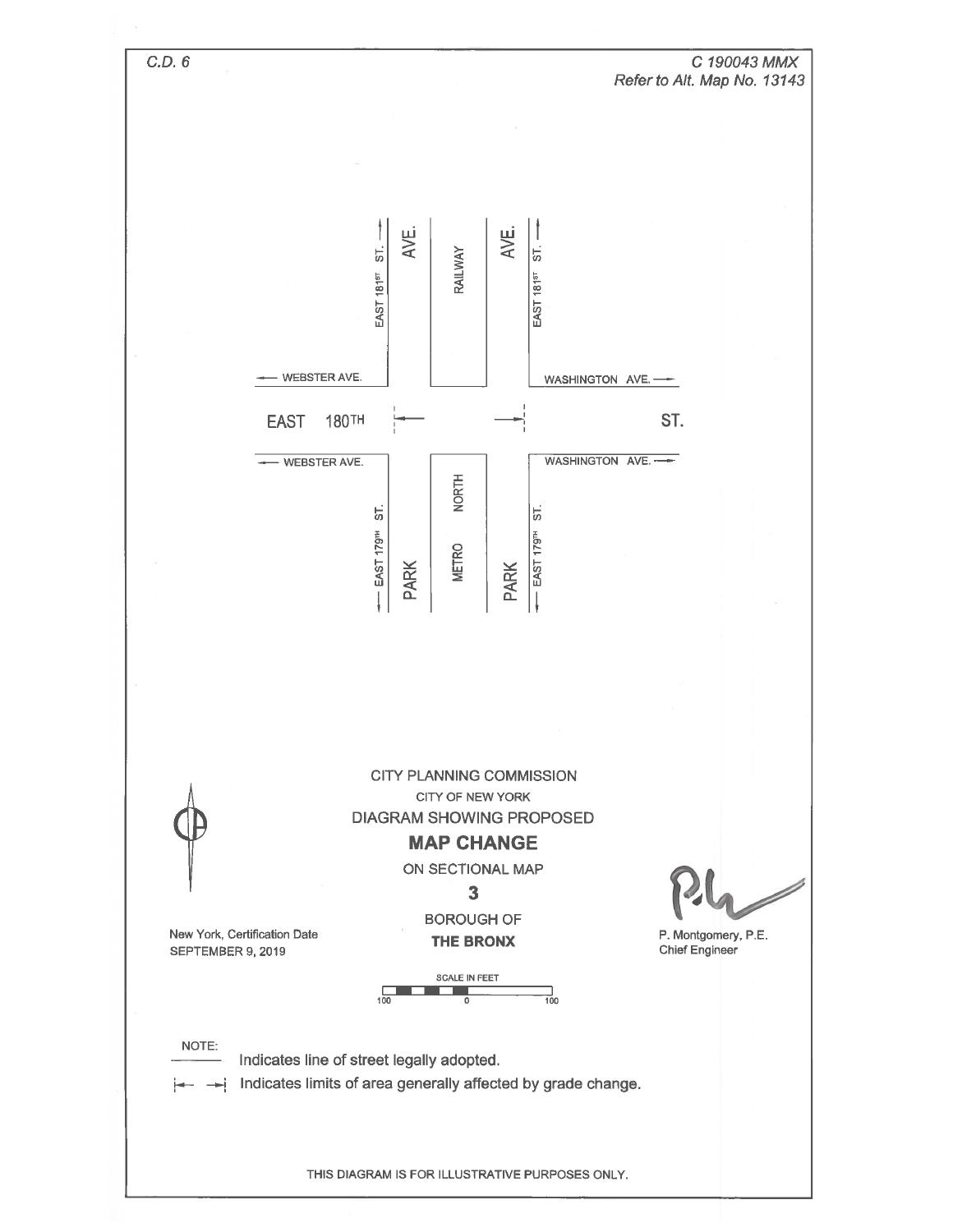| 22 Reade Street, New York, NY 10007<br>Fax # (212)720-3356                                                                 |
|----------------------------------------------------------------------------------------------------------------------------|
|                                                                                                                            |
| 2. Send one copy with any attachments to the<br>applicant's representative as indicated on the<br>Notice of Certification. |
| APPLICATION # C 190043 MMX-EAST 180TH STREET BRIDGE REHABILITATION                                                         |
|                                                                                                                            |
|                                                                                                                            |
|                                                                                                                            |
|                                                                                                                            |
|                                                                                                                            |
|                                                                                                                            |
| <b>BOROUGH:</b><br><b>BRONX</b>                                                                                            |
|                                                                                                                            |
|                                                                                                                            |
| APPROVE WITH MODIFICATIONS/CONDITIONS (List below)                                                                         |
|                                                                                                                            |
|                                                                                                                            |
| EXPLANATION OF RECOMMENDATION-MODIFICATION/CONDITIONS (Attach additional sheets if necessary)                              |
| PLEASE SEE ATTACHMENT FOR BOROUGH PRESIDENT'S RECOMMENDATION                                                               |
|                                                                                                                            |
|                                                                                                                            |
|                                                                                                                            |
|                                                                                                                            |
|                                                                                                                            |
|                                                                                                                            |
| 12/10/2019                                                                                                                 |
|                                                                                                                            |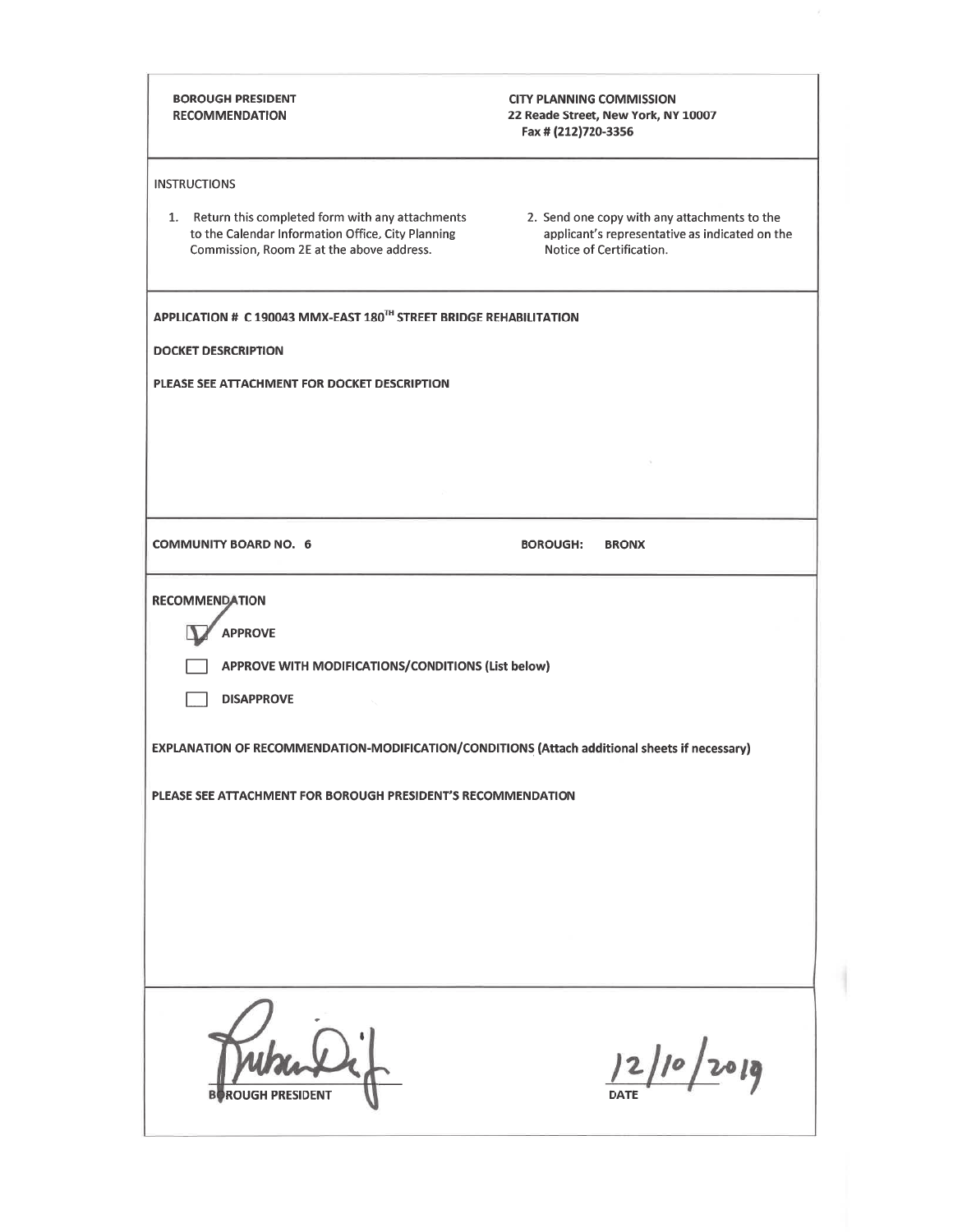#### **BRONX BOROUGH PRESIDENT'S RECOMMENDATION ULURP APPLICATION NO: C 190043 MMX EAST 180TH STREET BRIDGE REHABILITATION**

#### **DOCKET DESCRIPTION**

IN THE MATTER OF an application, submitted by the Department of Transportation, Division of Bridges pursuant to Sections 197-c and 199 of the New York City Charter, for an amendment to the City Map involving:

The modification of legal grades on East 180<sup>th</sup> Street between Park Avenue East and Park Avenue West:

In Community District #6, Borough of The Bronx, in accordance with Map No. 13143 dated May 29, 2019, and signed by the Borough President.

#### **BACKGROUND**

Approving this application is necessary to facilitate the reconstruction and the resulting change of grades of an existing vehicular and pedestrian bridge located on East 180<sup>th</sup> Street. It links the northbound travel lanes of Park Avenue on the east with the southbound travel lanes of Park Avenue on the west, spanning over the below-grade, track bed of Metro North Railroad's fourtrack-right-of-way. The current bridge, constructed in 1936\*, is:

- 61 feet in length  $\bullet$
- $\bullet$ 80 feet in width
- 44 feet from curb to curb ö
- 18 feet wide are concrete sidewalks located on the north and south side of the bridge  $\bullet$ span
- 2,684 square feet of total deck area  $\bullet$
- Traffic flows both east and west across the bridge  $\bullet$

\*This crossing was originally constructed in 1889.

Due to deteriorated condition of the existing bridge, The New York City Department of Transportation's Bridge Division proposes to reconstruct the current bridge, replacing it with new structure. To accomplish this objective the overall project area encompasses 350 feet along East 180<sup>th</sup> Street and 200 feet along both sides of Park Avenue. As this span crosses over an active railroad right-of-way, a portion of the work associated with this project will take place after 9 p.m. and conclude at approximately 5:00 a.m. Monday through Friday. The project's time line approximates 22 months.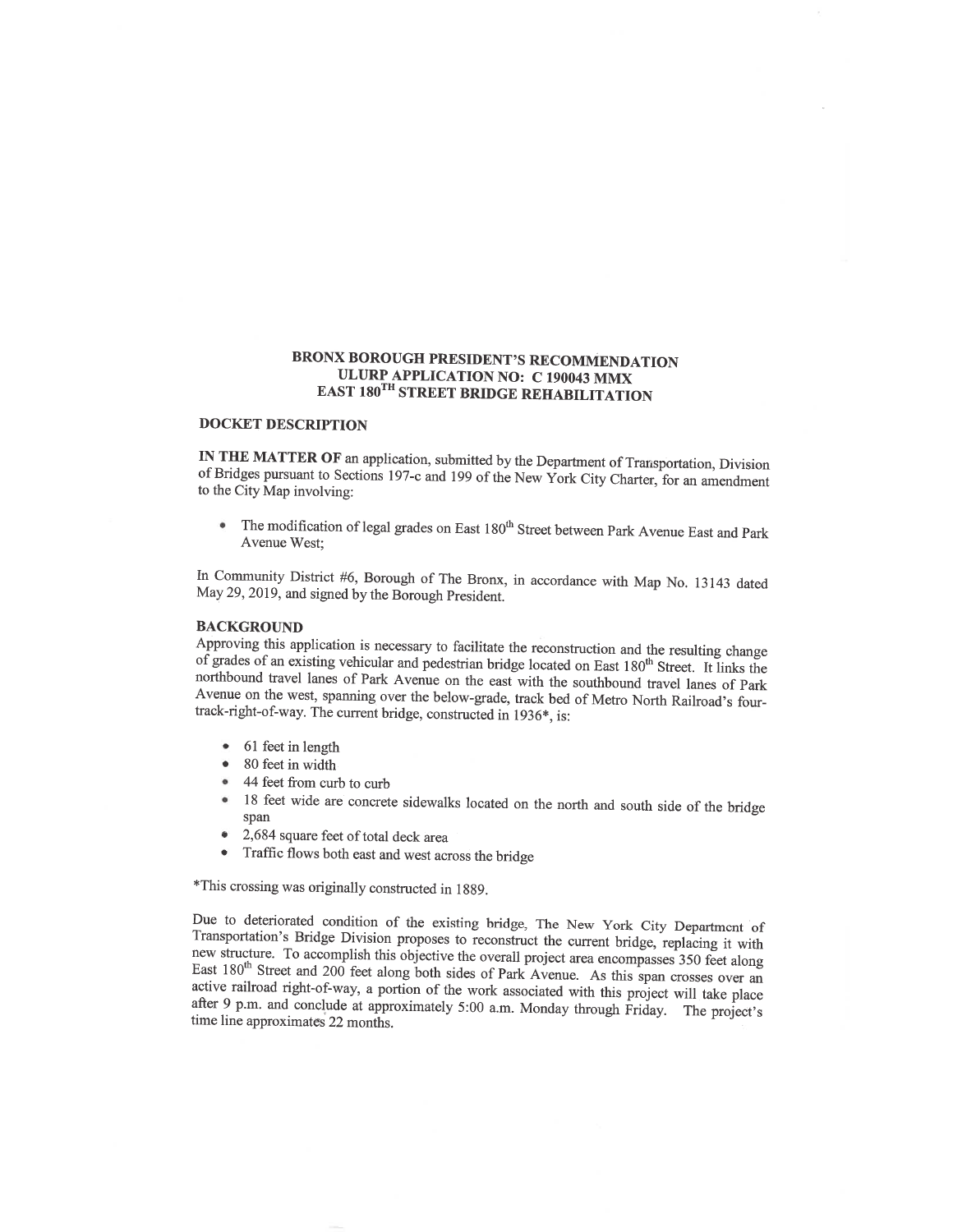Key community impact considerations for this project include:

- Two 11-foot lanes for traffic will be available on East 180<sup>th</sup> Street at all times:
- One 11-foot travel lane on Park Avenue will be available at all times;
- One sidewalk over the railroad right-of-way will be available at all times;
- A segment of Park Avenue, north bound will be closed to traffic for three months;
- On street parking within the construction area will be reduced by approximately 10 spaces to accommodate construction;
- Traffic control agents will be requested and be posted to direct traffic when necessary;
- Maintain clearance for railroad operations at all times.

The scope of work associated with this project includes:

- Replace bridge deck;
- Install new infrastructure including gas mains, electric conduits and water mains;
- Install new bridge railings and pedestrian fencing;
- Reconstruct sidewalks, pedestrian ramps;
- Install new streetlights;
- Restripe pavement on the bridge and on bridge approaches.  $\bullet$

Development of the surrounding community is composed of low-rise and mid-rise residences as well as one-story industrial buildings. Commercial activity is found on Webster Avenue, one block west of Park Avenue. Mass transportation via bus is provided by the Bx36 operating on East 180<sup>th</sup> Street and the Bx41 Select Bus Service (SBS) and local service on Webster Avenue. Access to Metro North Railroad is available at the Tremont Station on East Tremont Avenue, approximately three blocks south of the construction area. The closest subway access is at the  $182<sup>nd</sup>$ -183<sup>rd</sup> Streets Station for the B and D trains approximately a half mile uphill northwest of this project.

## ENVIRONMENTAL REVIEW AND ULURP CERTIFICATION

This application has been reviewed pursuant to CEQR and SEQR and received a Negative Declaration. The City Planning Commission certified this application as complete on September 23, 2019.

#### BRONX COMMUNITY BOARD PUBLIC HEARING

Bronx Community Board #6 held a public hearing did not hold a public hearing on this matter.

#### **BOROUGH PRESIDENT'S PUBLIC HEARING**

A public hearing was convened by the Bronx Borough President on November 26, 2019. Representatives of the applicant were present and spoke in favor of this application. There being no members of the public in attendance and the hearing was closed.

# **BRONX BOROUGH PRESIDENT'S RECOMMENDATION**

Maintaining safe bridges and related infrastructure is essential for the safety and wellbeing of everyone. I am therefore pleased to endorse the reconstruction of this bridge. I am also satisfied that the city's Department of Transportation's Bridge Division is taking the necessary steps to